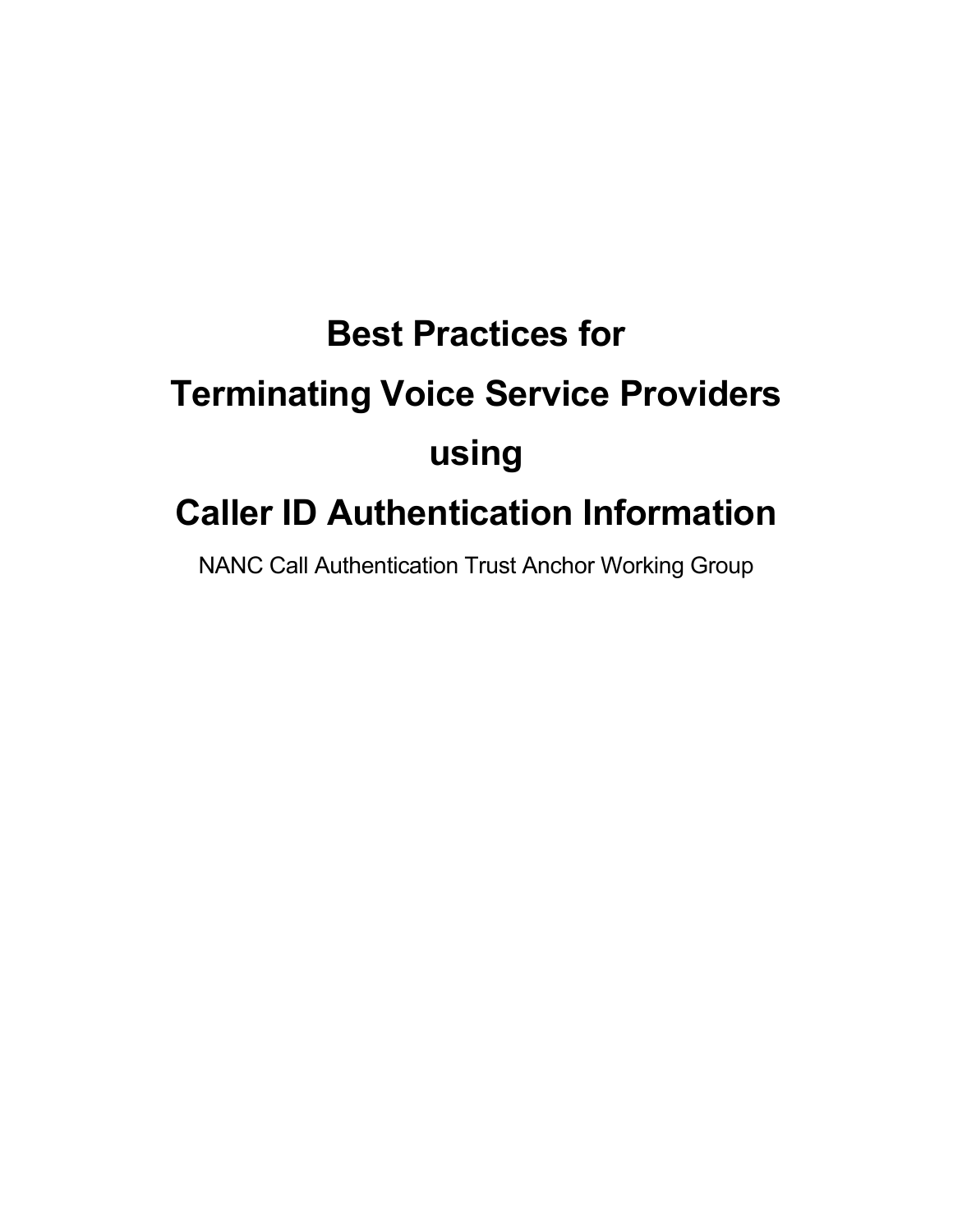# Table of Contents

| 1.                                                                          |                                                                                          |
|-----------------------------------------------------------------------------|------------------------------------------------------------------------------------------|
| 2.                                                                          |                                                                                          |
|                                                                             | 2.1. STIR/SHAKEN Caller ID Authentication Information for combatting illegal robocalls 4 |
| 2.1.1.<br>2.1.2.                                                            | Use of STIR/SHAKEN signatures with more ubiquitous deployment 6                          |
|                                                                             |                                                                                          |
| 2.2.1.<br>2.2.2.<br>2.2.3.<br>2.2.4.<br>2.2.5.<br>2.2.6.<br>2.2.7<br>2.2.8. |                                                                                          |
|                                                                             |                                                                                          |
| 2.3.1.<br>2.3.2.<br>2.3.3.<br>2.3.4.<br>2.3.5.                              | Do Not Originate, Unassigned, Unallocated, Illegitimate Number Call Blocking 10          |
| 3 <sub>1</sub>                                                              |                                                                                          |
|                                                                             | 3.1. Best Practices for Terminating Service Providers to Protect Subscribers 14          |
| 4.                                                                          | 15                                                                                       |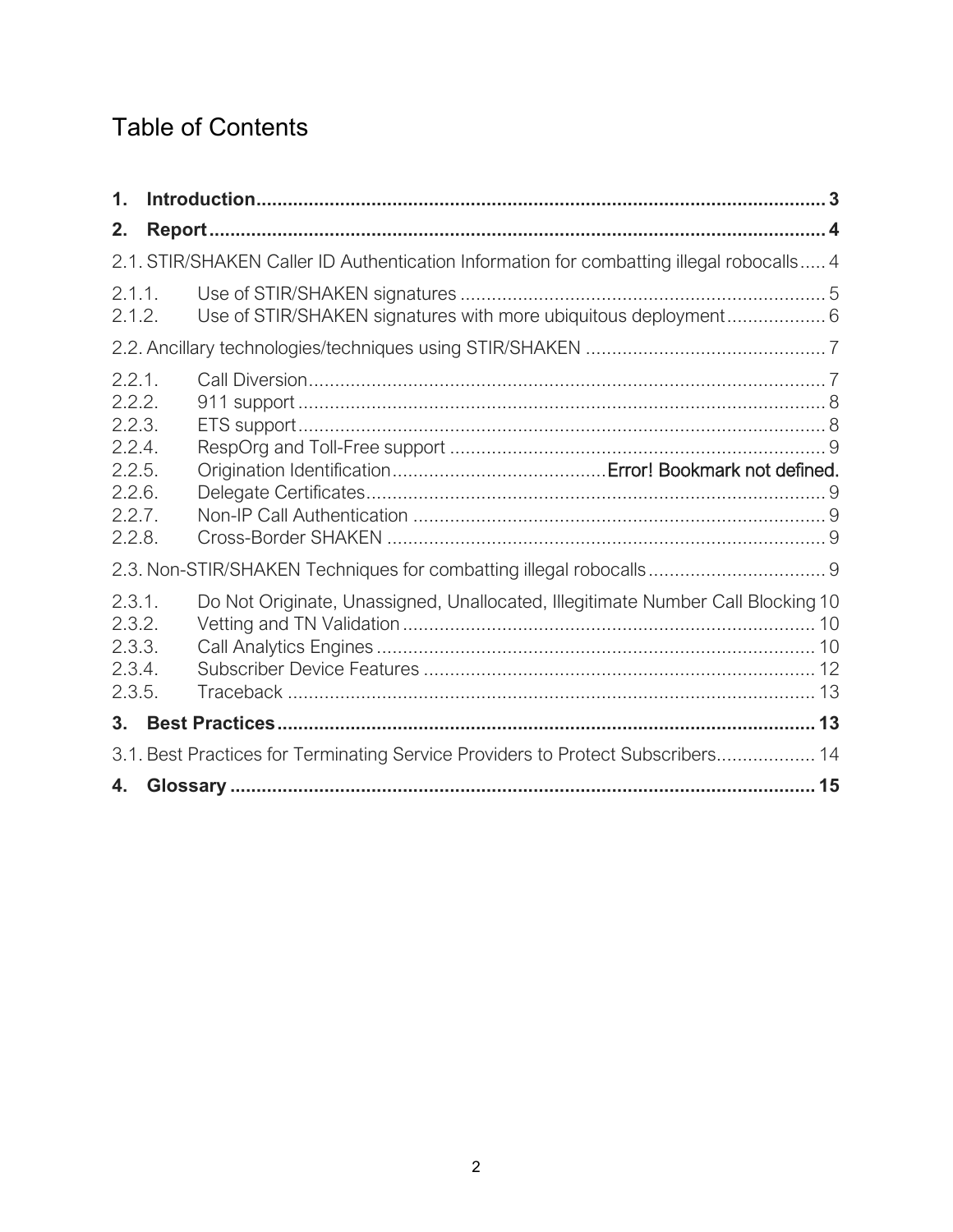# **Best Practices for Terminating Voice Service Providers using Caller ID Authentication Information**

# <span id="page-2-0"></span>1. Introduction

Fighting illegal robocalls is a top consumer protection priority for the Federal Communications Commission (FCC), and call authentication is an important part of solving this critical challenge. With the passage of the Pallone-Thune Telephone Robocall Abuse Criminal Enforcement and Deterrence (TRACED) Act, Congress expressed its support for a robust call authentication system.<sup>1</sup>

The FCC's Wireline Competition Bureau has called upon the North American Numbering Council's (NANC) Call Authentication Trust Anchor (CATA) Working Group (WG), to develop a set of best practices relating to how terminating voice service providers can best protect their subscribers using caller ID authentication information. Specifically, they directed the NANC to address the following:

- 1. Identify and explain how STIR/SHAKEN caller ID authentication information is being or has been used by voice service providers and others to combat illegal robocalls.
- 2. Recommend a set of best practices for terminating voice service providers to reference regarding both the use of STIR/SHAKEN caller ID authentication information to protect subscribers and protecting subscribers who fall outside of the STIR/SHAKEN framework; including but not limited to the following:
	- o Means by which terminating voice service providers can use the STIR/SHAKEN caller ID authentication information included in calls they receive to best protect their subscribers, including elaborating on how that information can improve call analytics and blocking strategies.
	- o Techniques that do not rely on STIR/SHAKEN caller ID authentication information that terminating voice service providers could employ to protect consumers.
	- o Whether, and if so, how, STIR/SHAKEN caller ID authentication information including but not necessarily limited to verification results—should be shared with call recipients.
		- If STIR/SHAKEN caller ID authentication information should be shared with call recipients, recommend whether this practice should be standardized.

<span id="page-2-1"></span><sup>1</sup> Pallone-Thune Telephone Robocall Abuse Criminal Enforcement and Deterrence Act, S. 151, 116th Cong., § 4(b)(l) (2019) (TRACED Act).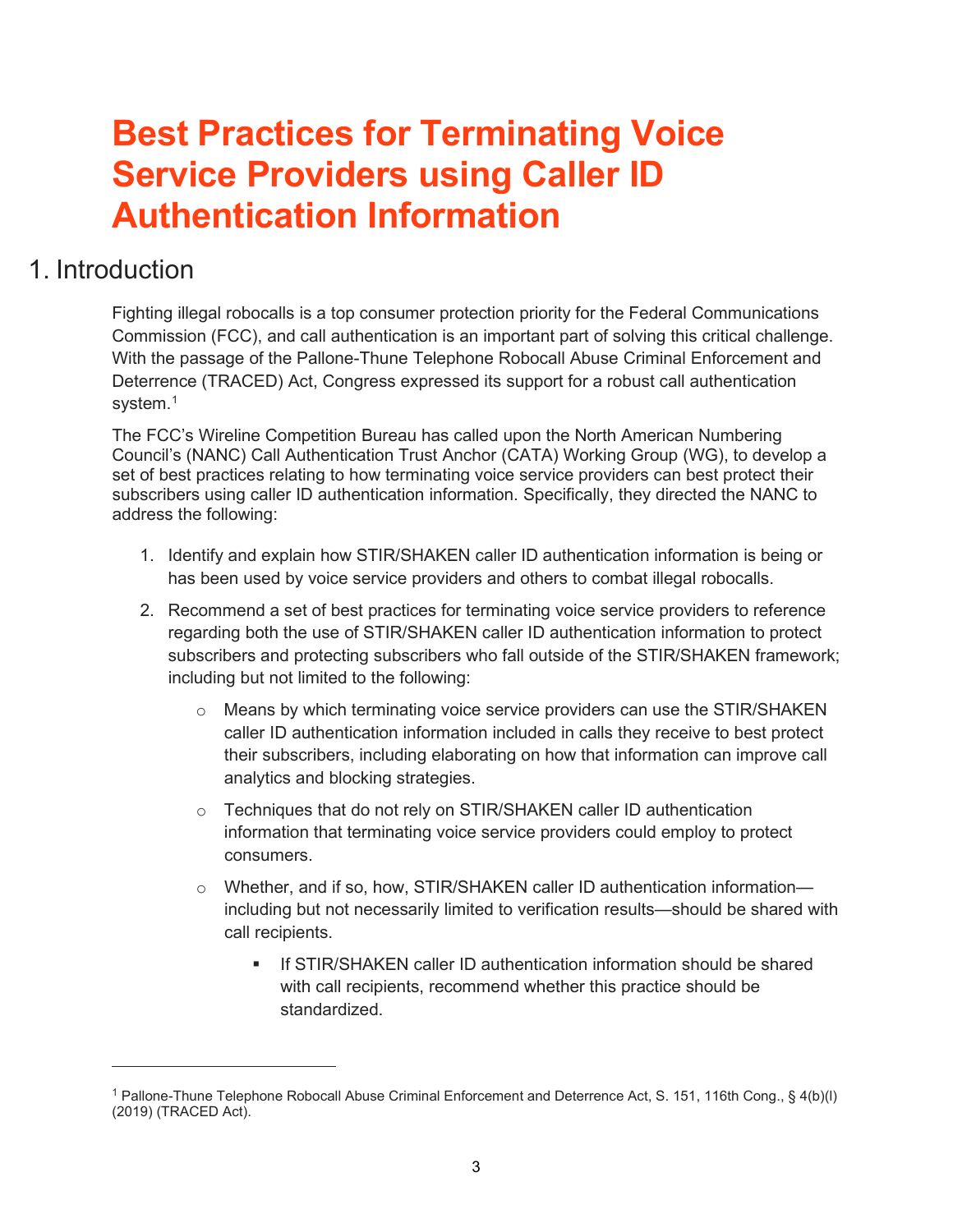# <span id="page-3-0"></span>2. Report

The STIR/SHAKEN framework with caller ID authentication provides the long-term means to protect subscribers by identifying parties responsible for generating illegal robocalls. However, many Voice Service Providers (VSPs) are still implementing the STIR/SHAKEN framework. Terminating service providers, when implementing the framework, should integrate STIR/SHAKEN with additional measures such as call analytics and blocking solutions. Terminating VSPs that leverage multiple techniques to detect and stop illegal robocalls are better positioned to protect their subscribers and improve their current call experience.

In addition to the best practices presented in this document, terminating VSPs should be aware of previously published best practices: *Best Practices for the Implementation of Call Authentication Frameworks* and *Deployment of STIR/SHAKEN by Small Voice Service Providers*. Terminating VSPs may experience that originating VSPs have not effectively implemented all best practices and should monitor for illegal robocalls.

This section provides background information that supports the best practices for a comprehensive approach to detect and act upon illegal robocalls delineated in Section 3. Section 2.1 focuses on STIR/SHAKEN and how authenticated caller ID information can be leveraged to combat illegal robocalls. Section 2.2 presents other ancillary STIR/SHAKEN specifications that need to be considered by a terminating VSP. Section 2.3 describes a comprehensive list of additional techniques that can be used with, or without, a STIR/SHAKEN implementation to combat illegal robocalls.

#### <span id="page-3-1"></span>**2.1.STIR/SHAKEN Caller ID Authentication Information for combatting illegal robocalls**

STIR/SHAKEN at its core is a technology and protocol that combines two fundamental processes. First, the authorization of an entity in the use of a telephone number and second, the authentication and verification that proves the entity that initiated a call is the authorized entity. In both the standards surrounding STIR/SHAKEN and previous CATA Working Group reports, processes and policies have been discussed that tie into those fundamental authorization and authentication techniques. These adapt the traditional flows and business models that have developed in the telephone eco-system and integrate a layer of trust in the telephone identity that can be securely and confidently determined at the point of verification.

As the telephone eco-system has evolved its capabilities from simple point-to-point telephone calls to highly sophisticated telephony applications, the security of the telephone identity has not evolved with those capabilities. Persistent unwanted robocalls, sometimes malicious, have eroded trust in the public telephone network. Illegally falsifying the originating telephone number or caller identity exacerbates the problem. It is often a necessary means to achieve a desired application without the need to use a traditional telephone device to place a call; however, policies associated with authorization and authentication security were not prioritized as these capabilities were developed. STIR/SHAKEN caller ID authentication is an important tool for restoring that missing security and trust in the network because it can be used to verify a caller's right to use the originating telephone number.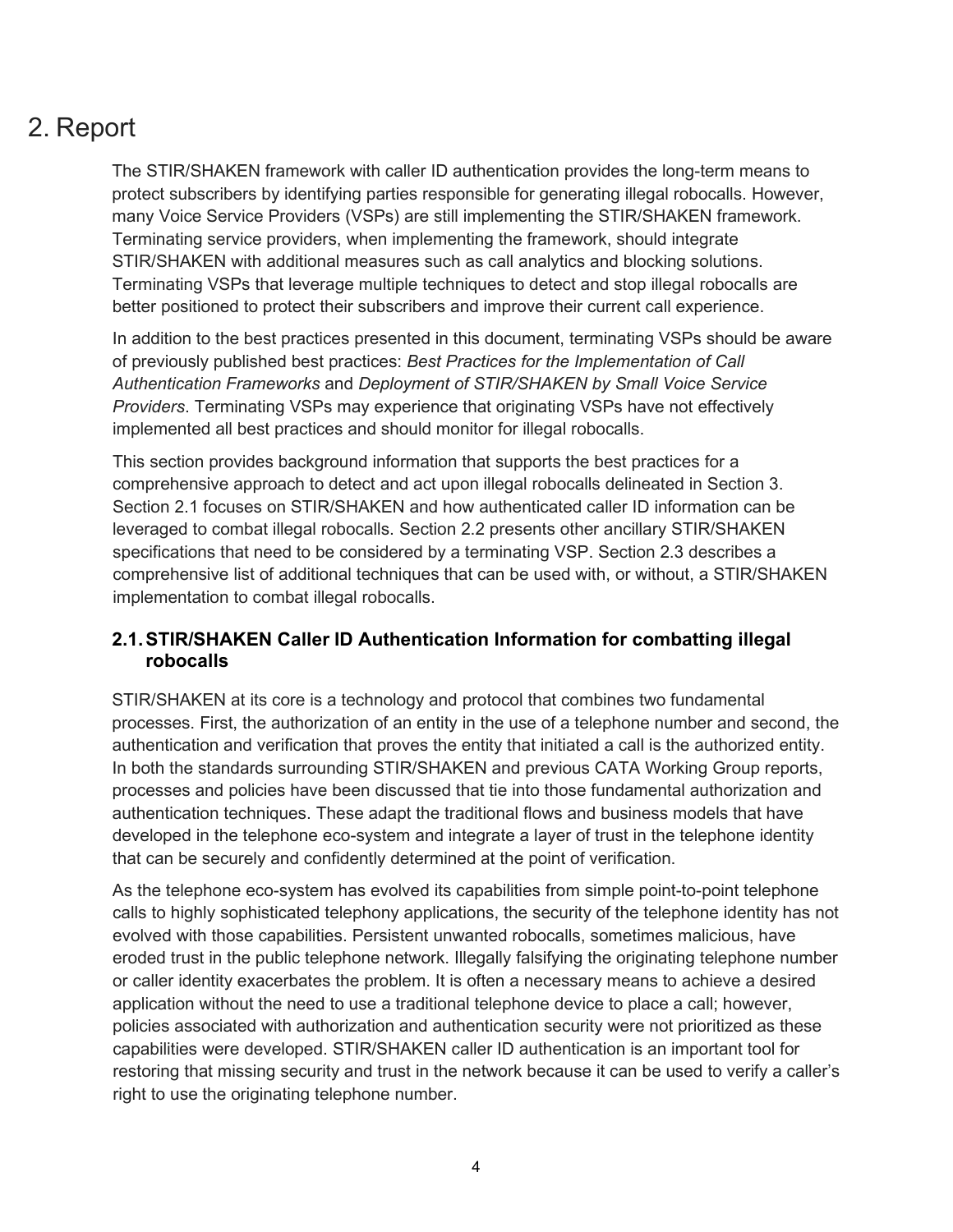Customer vetting also should be part of any robocall mitigation program and should precede establishment of new service by a VSP. The TN Validation process is a separate best practice as outlined in *Best Practices for the Implementation of Call Authentication Frameworks* by this Working Group.

The efficacy of STIR/SHAKEN is currently constrained by non-ubiquitous implementation. As noted by the *TNS 2021 1H Robocall Investigation Report*[2](#page-4-1), tier-1 Service Providers have deployed the call authentication framework with more than 50% of the total calls in June 2021 signed and validated, up from 35% at the beginning of the year. While the eco-system is still on the uphill climb to achieve the "critical mass" of signed and fully attested calls to achieve "trust" in the network, the Working Group believes that ongoing efforts to bring all participants (particularly U.S, and NANP participants) under the umbrella of the deployment of STIR/SHAKEN, makes this goal achievable. There are two general categories of techniques to focus upon, those that use STIR/SHAKEN signing more generally, and those that depend upon the more ubiquitous implementation of STIR/SHAKEN.

#### <span id="page-4-0"></span>**2.1.1. Use of STIR/SHAKEN signatures**

Currently, there are techniques that can utilize each signature independently. At the point of verification, if the digital signature is correct and the attestation level is "A", one of the primary means to help the consumer is to display that information to them as the call is received. SHAKEN provides information that can be used to notify an end user that the calling number was correct, and that the call was authenticated. Call analytics engines use recent information about the calling telephone number such as caller registration information, calling patterns (e.g., a high percentage of short duration calls), and customer complaints to help determine the intent of the call.

Usually call authentication information is displayed to the end user with a check mark (by sending "verstat=TN-Validation-Passed" to the consumer's handset, an enterprise's PBX, etc.) or a "[V]" (by modifying the caller display name) when the call receives full attestation. If supported by the end user equipment, the terminating service provider may send the SIP Identity headers to the end user. There is more variation in display or treatment when communicating information about the intent of the caller. Depending upon the call analytics engine, a call likely to be fraudulent or unwanted may be blocked, sent to voicemail, or labeled to indicate spam, fraud, or scam. Some call analytics engines also provide other labels such as "telemarketer".

The certificate used to sign a SHAKEN PASSporT contains a Service Provider Code (SPC). The SPC, as registered with the Secure Telephone Identity (STI) Policy Administrator, uniquely identifies the service provider that created the PASSporT which could provide useful information for ascertaining the bad actors in the call path.

<span id="page-4-1"></span><sup>2</sup> https://tnsi.com/tns-robocall-report-americans-deluged-with-80-billion-unwanted-calls-over-past-year-but-they-arentcoming-from-tier-1-carriers/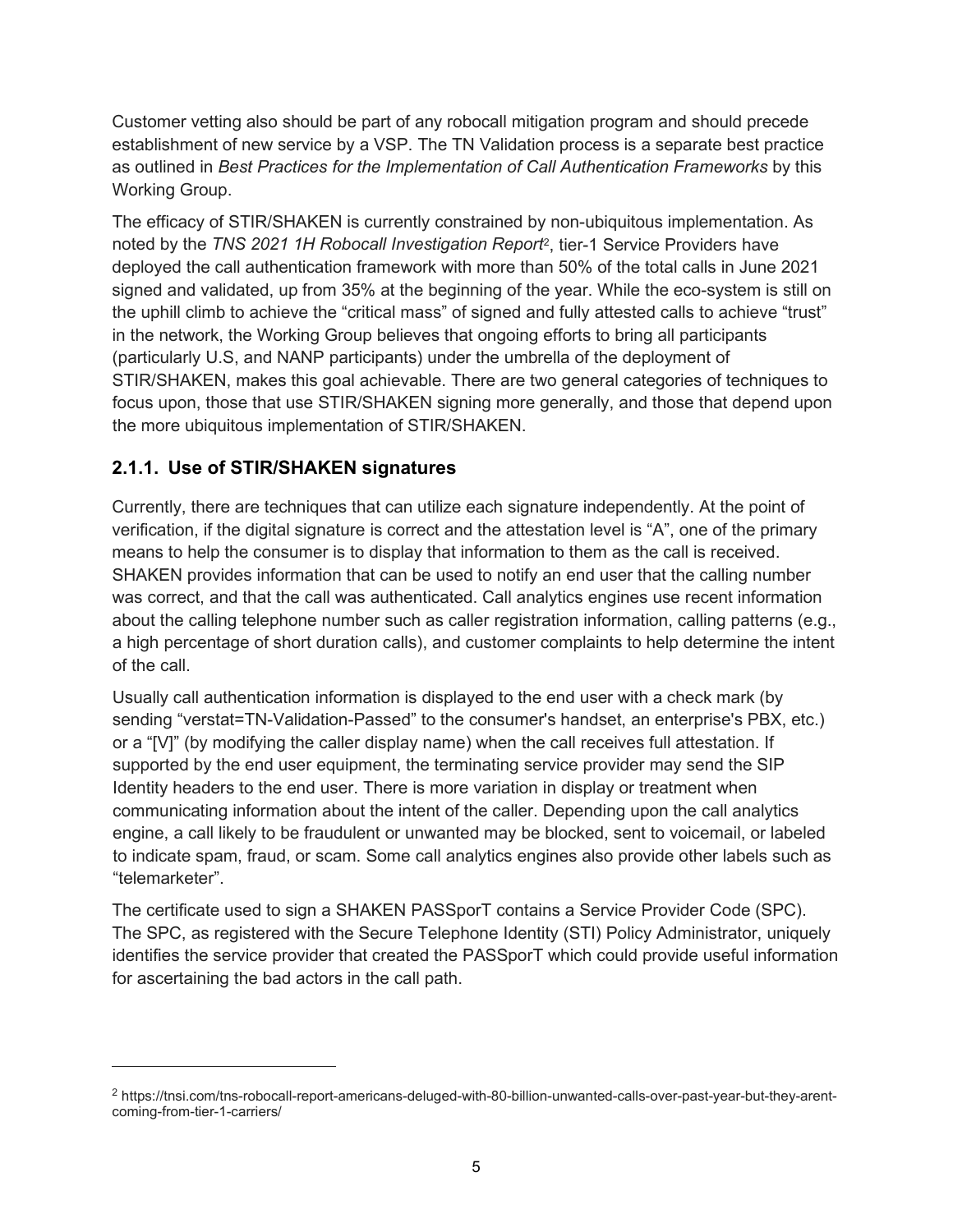#### <span id="page-5-0"></span>**2.1.2. Use of STIR/SHAKEN signatures with more ubiquitous deployment**

The eco-system will eventually reach a "critical mass" where there is broad deployment of: STIR/SHAKEN; Vetting and TN Validation procedures; and policies and techniques to provide "A" attestation levels for indirect (often referred to as enterprise) call scenarios. Whether as a user feature or a broader policy, the ability to filter calls that do not have "A" attestation can become a tool for providing more robust subscriber-protection capabilities. The ability to utilize STIR/SHAKEN parameters from VSPs that utilize best practices of customer vetting can help put "trust" in the telephone number. STIR/SHAKEN will allow for more robust abilities to either trust the caller or perform traceback because an illegal caller can be more easily identified.

It can be assumed, however, that illegal robocalls will persist after STIR/SHAKEN call authentication technology is more broadly deployed. Illegal robocallers may adapt their calling patterns to avoid call labeling and blocking and evade prosecution. In fact, call analytics providers are already experiencing VSPs that do not have robust customer vetting processes and are allowing upstream VoIP service providers to use legitimate telephone numbers to perpetuate illegal robocalling campaigns by spreading calls over thousands of telephone numbers to avoid detection. It also remains to be seen how call analytics providers and VSPs will adapt their practices to incorporate new information made available by STIR/SHAKEN call authentication.

There is not necessarily tightly integrated call analytics and authentication designs yet in all service provider networks. Some service providers may have deployed STIR/SHAKEN call authentication and verification functions separately from call analytics functions and from different vendors. There may not be much or any integration of the results of a SHAKEN call verification with the results of anti-robocalling analysis in provider networks using disparate vendors for authentication and analytics functions. In environments where both call authentication and analytics functions are provided by a single vendor, there may be tighter integration of SHAKEN verification information with analytics algorithms. The same effect can be achieved with independent call authentication and call analytics vendors when there is significant coordination.

SHAKEN verification can provide a rich set of inputs for anti-robocalling analytics. Absence or presence of a SHAKEN call signature can be useful input. Successful or failed verifications can also provide useful input. Beyond success or failure, the information elements of the call signature can provide additional useful inputs to anti-robocalling analytics.

The attestation indicator "attest" in the payload of a SHAKEN PASSporT can have a value of "A" (full), "B" (partial), or "C" (gateway). The value of the attestation is a key indicator of what the call signer intends for the call verifier to know about the call signer's relationship to the caller and their telephone number[.3](#page-5-1) However, call analytics providers have seen use of "A" level attestation on telephone numbers that should not have such attestation (e.g., invalid telephone numbers). Voice service providers should follow the best practices identified in section 3.1 below.

<span id="page-5-1"></span><sup>&</sup>lt;sup>3</sup> See ATIS-1000074 "Signature-based Handling of Asserted information using toKENs (SHAKEN)"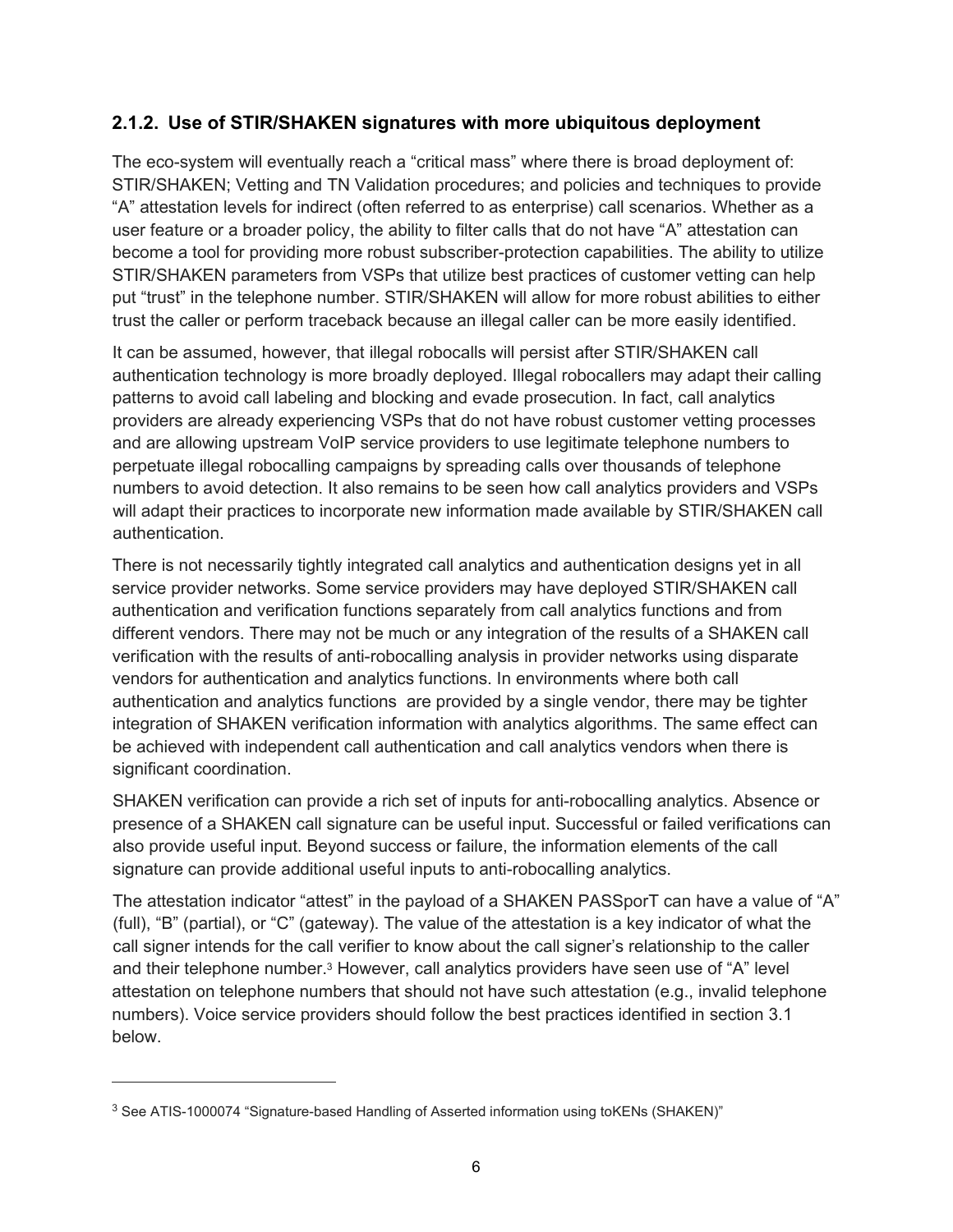Early reports published by TransNexus, since the June 30, 2021, deadline to deploy STIR/SHAKEN, indicate robocalls signed using SHAKEN call authentication have been predominantly signed using a "B" (partial) or "C" (gateway) attestation.[4](#page-6-2)

The "origid" field of a SHAKEN PASSporT is an opaque origination identifier with context local to the call signer (i.e., only the call signer knows what the "origid" is supposed to represent). By standard, "origid" should be a Universally Unique Identifier (UUID) but can be and sometimes is other values. Regardless of being a UUID or not, the value can help facilitate traceback and potentially provide additional information as input to analytics algorithms (e.g., a reputation score associated with an "origid" value).

Analytics providers can use the results of conventional analytics processing to learn whether patterns of SHAKEN attestation and origination identifier assignment are consistent with calls that result in lower or higher reputational scores.

In addition to the success or failure of verifications and the values of fields in the SHAKEN payload, there is additional information in the STI certificates used for verifying SHAKEN call signatures. The "Subject" of the certificate identifies the call signer. The "Issuer" of the certificate identifies the authority which signed the certificate issued to the "Subject." As with attestation and origination identifier, conventional analytics can be applied to information found in STI certificates including SHAKEN STI certificate extensions.

Typical anti-robocalling analytics products can provide call labeling, support blocking, and generate reports. It is not difficult to imagine that call analytics integrated with input from SHAKEN informational elements could identify the Subject and the Issuer of certificates associated with illegal robocall campaigns and automatically notify authorities such as state attorneys' general and the FCC-sanctioned consortium responsible for traceback (currently the US Telecom Association's Industry Traceback Group).

#### <span id="page-6-0"></span>**2.2.Ancillary technologies/techniques using STIR/SHAKEN**

Several ancillary extensions have been added to the STIR/SHAKEN framework and base standards that cover calling use cases not explicitly covered by the initial standards. The following sections will briefly discuss the ancillary extensions and their planned usage. It is important that terminating VSPs consider supporting these ancillary extensions when implementing the STIR/SHAKEN framework to protect their subscribers from illegal robocalls.

#### <span id="page-6-1"></span>**2.2.1. Call Diversion**

Call diversion is a complex topic with many variations but is an important subset of existing call features and applications that are widely used today. With respect to the discussion in this report, ensuring the accuracy of PASSporTs associated with forwarded calls is particularly important. Many traditional and advanced telephone services provide the ability to redirect a call from the called number to another destination based upon either the called party preference or an advanced application. For example, call forwarding is a basic call feature that allows users to

<span id="page-6-2"></span><sup>4</sup> <https://transnexus.com/blog/2021/robocall-trends-july/>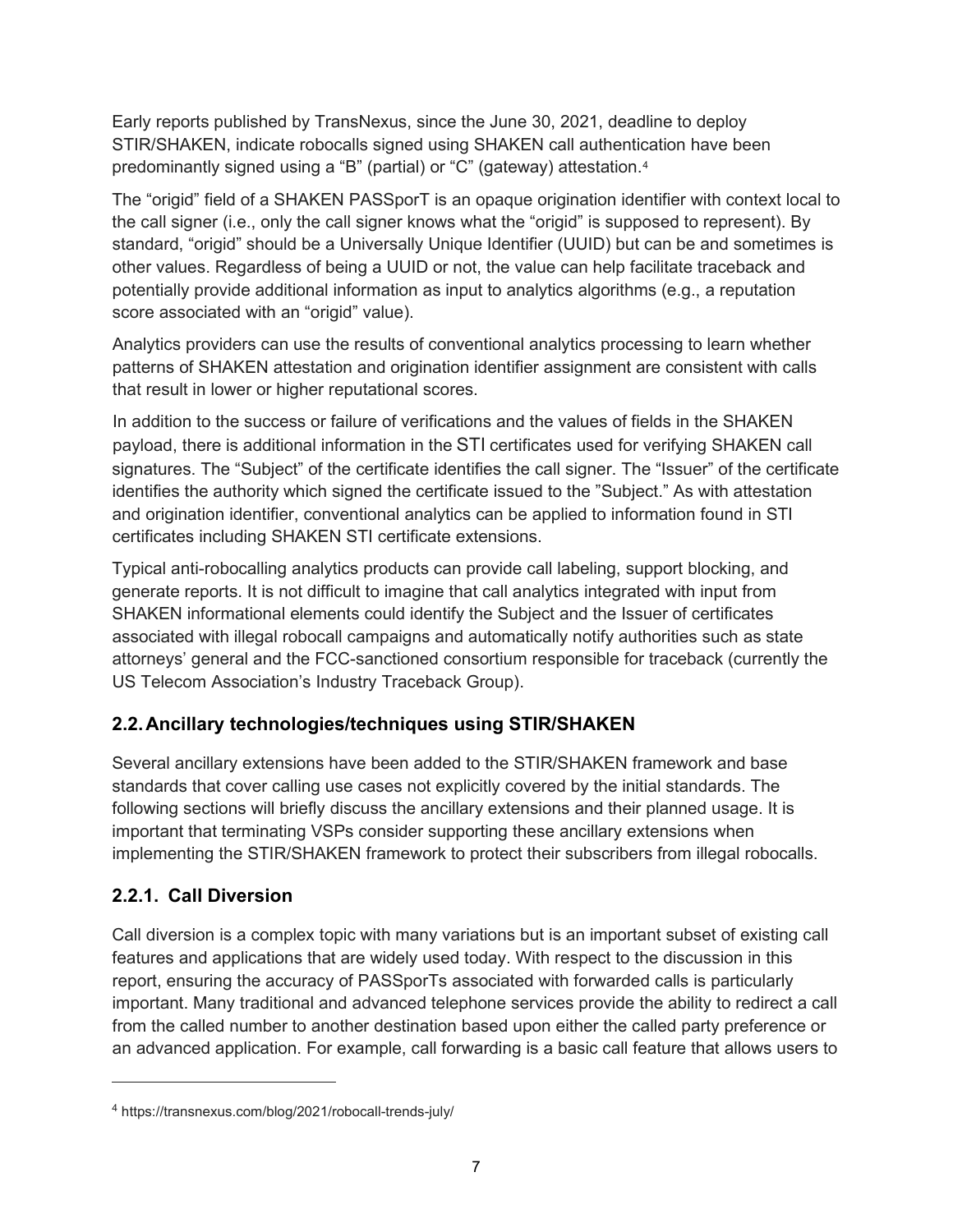retarget a call from one telephone line to another. More complex scenarios such as a call center, may have sophisticated logic for redirecting a call many times in a session depending upon whom the caller may want to reach. The STIR/SHAKEN standards [ATIS-1000085] have defined the use of a "div" PASSporT which allows the additional call destinations to have a signed identity header containing the details of each diversion or redirection in the call path to keep the changing destination calling identity cryptographically secure.

#### <span id="page-7-0"></span>**2.2.2. 911 support**

The STIR/SHAKEN framework standards for the signing of 911 calls was recently completed. These standards use the "rph" PASSporT for both 911 calls and 911 callbacks (e.g., calls from PSAPs to 911 callers in the case of a dropped call) to support both priority delivery of the calls and to help identify the caller properly for VSPs attacks and other uses for trusted identity in 911 cases. 911 systems are evolving from circuit switched to VoIP/SIP (IMSESINET/i3). Signing of the "rph" PASSporT for both 911 calls and 911 callbacks can only occur with IP end to end.

#### <span id="page-7-1"></span>**2.2.3. ETS support**

Emergency Telecommunication Service (ETS) using public telecommunications networks is offered by government to authorized users for National Security/Emergency Preparedness (NS/EP) purposes, in support of the Government Emergency Telecommunications Service (GETS) and Wireless Priority Services (WPS).

GETS is one facet of ETS. GETS is a circuit-switched form of ETS for voice (and voiceband data) using PIN authorization, in which a user can invoke the service by dialing a GETS Access Number (GETS-AN) or GETS Number Translation (GETS-NT) from most phones connected to the Public Switched Telephone Network (PSTN). GETS provides priority treatment across originating, transit and terminating networks as described in [ATIS-1000057], Service Requirements for Emergency Telecommunications Service (ETS) in Next Generation Networks.

Wireless Priority Service (WPS) is a wireless form of ETS for voice (and voiceband data) using subscription-based authentication, in which a user can invoke the service by dialing a feature code from a WPS-subscribed mobile phone served by a public wireless network. WPS provides priority treatment across originating and terminating public wireless networks, including priority radio resource assignment upon call origination and termination.

#### **2.2.3.1. Interaction with ETS**

Per ATIS-1000074.v002, Signature-based handling of Asserted information using toKENs (SHAKEN), clause 5.3.4: Handling of Calls with Signed SIP Resource Priority Header Field, "For calls that contain a SIP Resource Priority Header (RPH) field, post STI-VS information may be passed for Call Validation Treatment (CVT) depending upon the value of the namespace parameter in the RPH field and in accordance with local policy and/or policy of the authority responsible for the specific service".

Emergency Calls with a SIP RPH value in the "esnet" namespace may be passed for CVT depending upon local policy. National Security / Emergency Preparedness Priority Service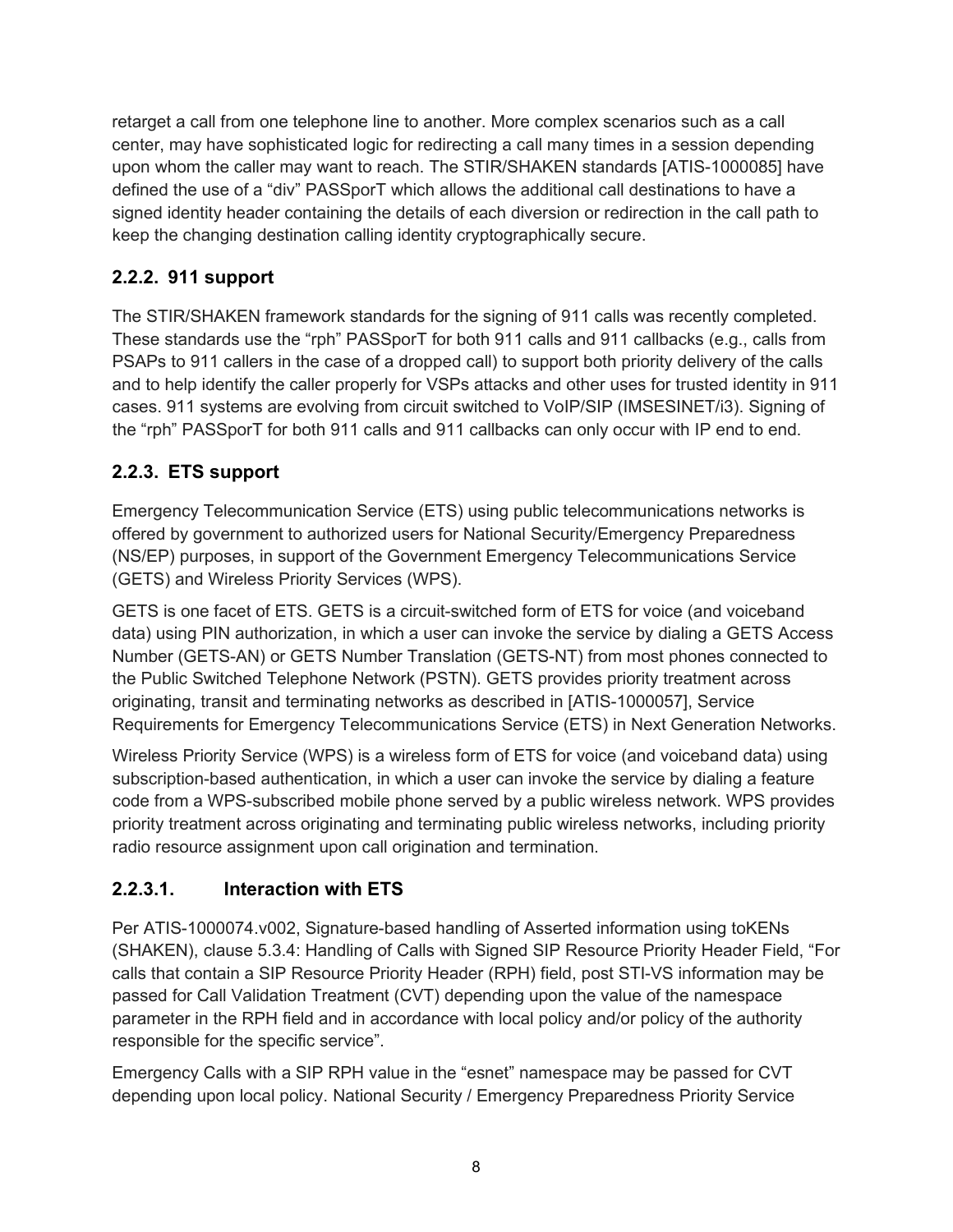(NS/EP PS) calls with SIP RPH values in the "ets" and/or "wps" namespaces may also be passed for CVT depending upon local policy.

For operational considerations, see *ATIS-0300116, Interoperability Standards between Next Generation Networks (NGN) for Signature-Based Handling of Asserted Information Using Tokens (SHAKEN)*. An NS/EP call with an "rph" PASSporT that is successfully verified is treated as if it has a verified "shaken" PASSporT with an attestation level of "A".

#### <span id="page-8-0"></span>**2.2.4. RespOrg and Toll-Free support**

The STIR/SHAKEN framework [ATIS-1000093] standard supports the ability for RespOrgs to use "shaken" PASSporTs or provide delegate certificates to their customers for the purpose of fully attesting and signing toll-free calls.

#### <span id="page-8-1"></span>**2.2.5. Delegate Certificates**

The STIR/SHAKEN framework [ATIS-1000092] supports the ability to provide and sign calls with delegate certificates for the purposes of providing proof of the right to use telephone numbers or for supporting Rich Call Data (RCD) associated with a telephone number. Delegate Certificates depend upon Vetting and TN Validation techniques discussed in the second CATA Working Group report related to enterprise techniques discussed in [ATIS-1000089].

#### <span id="page-8-2"></span>**2.2.6. Non-IP Call Authentication**

The STIR/SHAKEN framework supports two mechanisms of transmitting call authentication information for non-IP calls [ATIS-1000095] and [ATIS-1000096].

#### <span id="page-8-3"></span>**2.2.7. Cross-Border SHAKEN**

The STIR/SHAKEN framework [ATIS-1000091] presents a framework for supporting both international (+1 country code), as well as other international country codes or regulatory domains. There is still more work to do in this space including agreement on cross-border policies for accessing approved CA Root certificate lists and Certificate Revocation Lists (CRLs).

#### <span id="page-8-4"></span>**2.3.Non-STIR/SHAKEN Techniques for combatting illegal robocalls**

As previously mentioned, STIR/SHAKEN deployment is one important technique for terminating VSPs to help identify the source of illegal robocalls. However, terminating VSPs should leverage additional techniques to protect their subscribers from illegal robocalls. Many of these additional techniques can be initially deployed independently of STIR/SHAKEN and then enhanced to leverage authenticated caller ID information when available.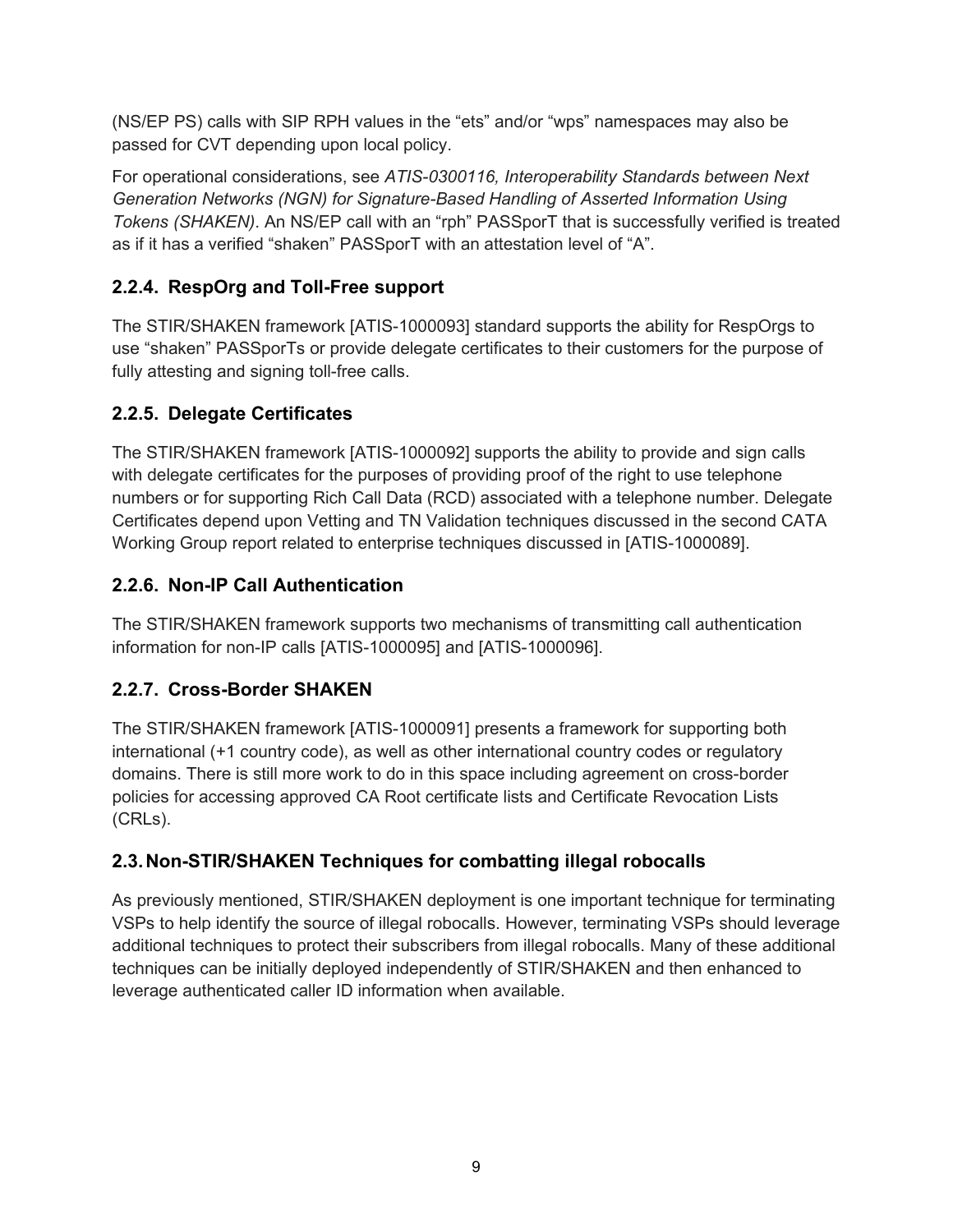#### <span id="page-9-0"></span>**2.3.1. Do Not Originate, Unassigned, Unallocated, Illegitimate Number Call Blocking**

An obvious and straight-forward technique for fighting illegal robocalls is to avoid terminating calls that show numbers in the caller IDs that should not be originating phone calls. There are specific criteria for why a number could be legitimately blocked from being terminated.

These include numbers that are:

- On an industry Do Not Originate (DNO) list<sup>[5](#page-9-3)</sup>
- Unallocated (by the numbering plan administrator)
- Disconnected
- Unassigned
- Invalid

#### <span id="page-9-1"></span>**2.3.2. Vetting and TN Validation**

Vetting and TN Validation are two tools that are part of a general framework for the best practices of association of assigned numbers to legitimate subscriber(s) or customer(s). Many details of this are set forth in the CATA Working Group report *Best Practices for the Implementation of Call Authentication Frameworks*. [6](#page-9-4) Vetting efforts involve verifying the identity of voice customers at the time a business relationship is established (i.e., before customers begin sending traffic onto a network). Vetting the identity of retail customers is advisable, particularly enterprise or other business customers, but vetting is particularly important in wholesale relationships. The latter includes scenarios where a VSP supports a Value-Added Service Provider (e.g., cloud telephone application provider) with right-to-use telephone numbers. Vetting customers may include collecting the addresses of physical locations, trade names, contact persons, contact telephone numbers, and contact email addresses. If the customer is a VSP, their status as a Form 499 filer might be ascertained. TN Validation is the process of making sure the subscriber or customer has the right-to-use of the telephone number, including for legitimate spoofing purposes, and therefore can use it to originate a call with that calling identity, whether as part of a retail line of service or as part of an application, CPaaS or PBX type of service.

#### <span id="page-9-2"></span>**2.3.3. Call Analytics Engines**

The goal of call analytics engines is to provide a service to customers and subscribers that can help mitigate illegal and fraudulent calls and to provide timely, relevant, and accurate information to the user so they can make a real-time decision whether to answer a call. This

<span id="page-9-3"></span><sup>5</sup> DNO lists contain telephone numbers that the authorized user does not use for originating calls. There are several industry DNO lists, including the ones managed by the Industry Traceback Group (ITG) and Somos.

<span id="page-9-4"></span><sup>6</sup> *Best Practice for the Implementation of Call Authentication Frameworks*, NANC Call Authentication Trust Anchor Working Group, Sections 3.13 and 3.14.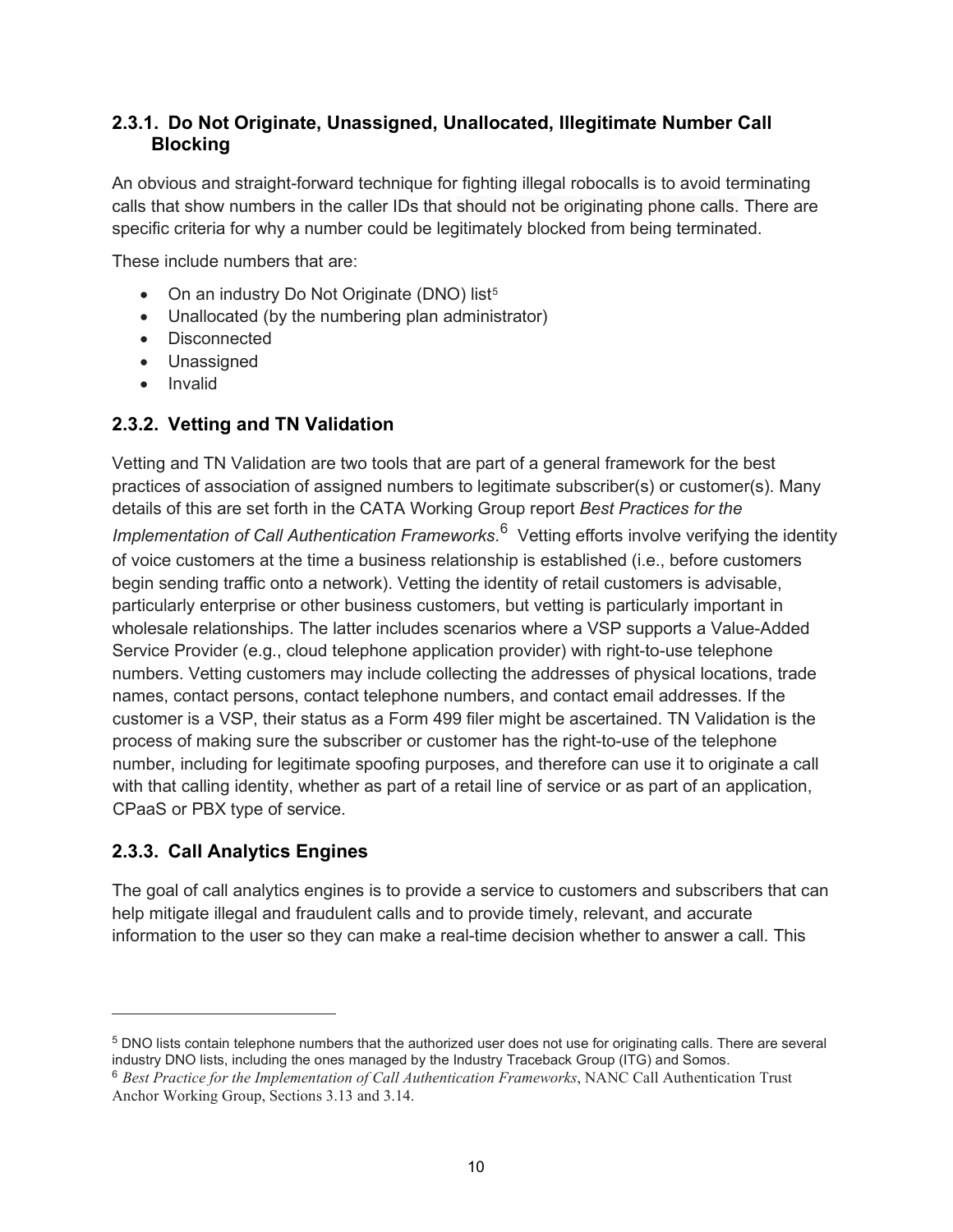approach helps to protect consumers and to empower them with control over the calls they receive.

Call analytics engines function like a trusted credit reporting service continuously collecting data from multiple sources. They analyze calling numbers that have been internally or externally vetted and have been TN-validated as described in Section 2.3.2, use sources of information regarding DNO or legitimate numbers as described in Section 2.3.1, or use various real-time call analytics information such as:

- Calls of short duration but in high volumes;
- Calls that fail to pass voice CAPTCHAs;<sup>[7](#page-10-0)</sup>
- Calls to honeypots; $8$
- Calls that were reported as unwanted by subscribers to call analytics engines; or
- Calls that were reported as unwanted by subscribers to the FCC or FTC.

These call analytics techniques rely upon a mix of recent historical data and real-time intelligence – making use of known legitimate and malicious behavior to project reputations on virtually any telephone number.

Service Providers and subscribers can leverage a call analytics engine to track and score each incoming telephone number with a reputation, and then allow their call processing applications to apply the appropriate call treatment based upon the analytics response. There are multiple options that may be available for call treatment, for example:

- Calls can proceed with no treatment for positive reputation;
- Calls can be blocked in the network (calls that are highly likely to be illegal such as invalid/malformed TNs, DNO, not allocated, etc.);
- Calls can be sent to voicemail (medium risk calls); or
- Calls can be labeled with a Spam/Scam indicator (warn the subscriber of potential nuisance calls).

Call treatment requires a balancing of considerations to avoid undermining the effectiveness of call analytics engines in mitigating harmful and fraudulent calls for the sake of additional transparency for consumers or call originators. Effective redress options exist today, and all parties are working to improve their efficiency (i.e., minimize false positive/false negative rates).

Call analytics engines need to evolve in response to emerging bad actor trends, such as neighbor spoofing, which uses number randomization techniques that are hard for statistical analytics to detect. For example, neighbor spoofing and variations of neighbor spoofing, such as snowshoe spamming, occur when the calling party identity received is randomized but uses the NPA-NXX that matches or closely matches the area code and exchange of one's own phone number.

<span id="page-10-0"></span><sup>&</sup>lt;sup>7</sup> Voice CAPTCHAs typically require the calling party to enter a digit or series of digits to test whether the calling party is a human or auto dialer.

<span id="page-10-1"></span><sup>&</sup>lt;sup>8</sup> Honeypots are destinations that should not receive calls. A call placed to a honeypot may indicate that the calling party is placing calls to randomly or sequentially selected destination numbers.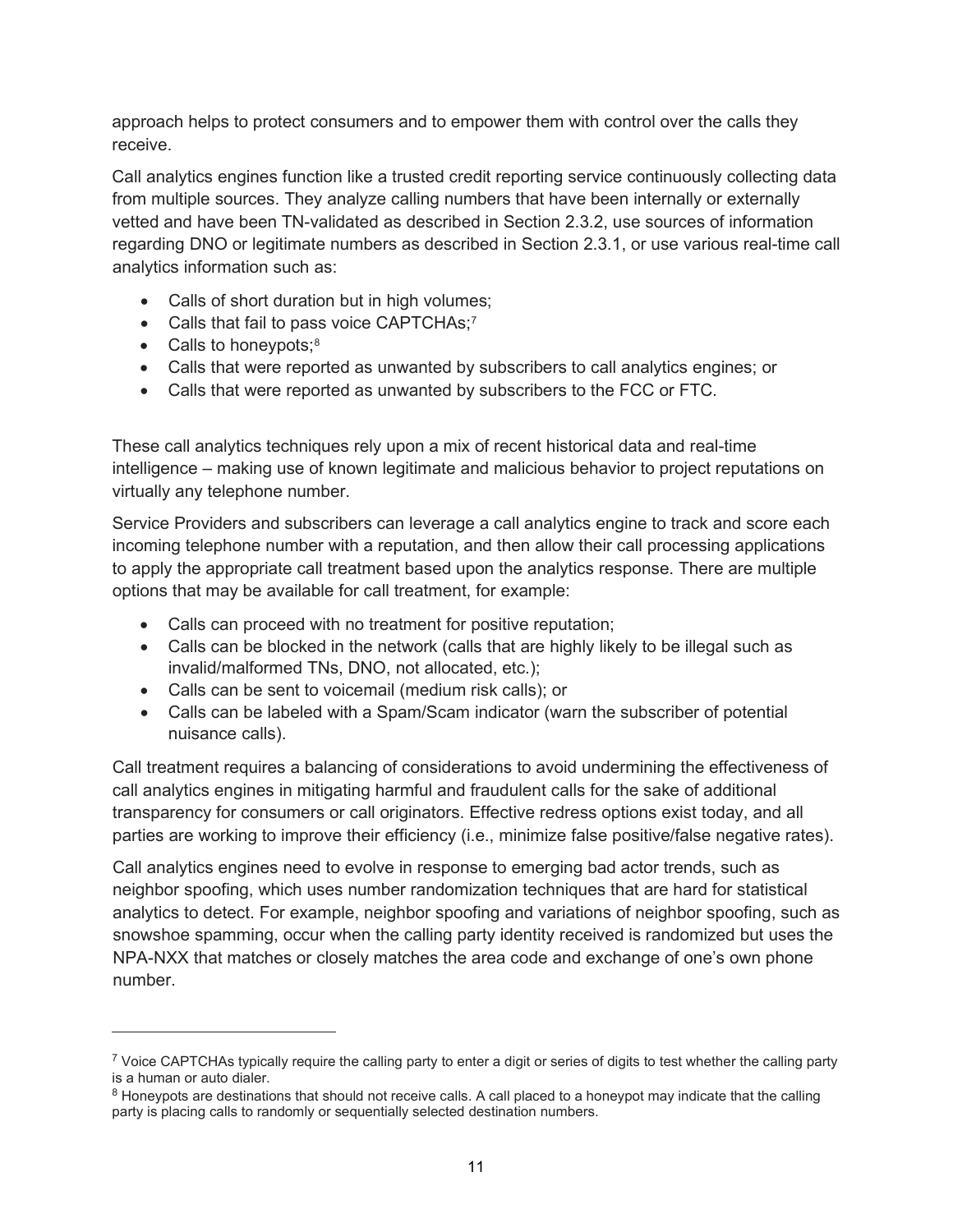#### **2.3.3.1. Service Provider Network Call Analytics Engines**

Some service providers use call analytics engines in their network. In that scenario, where the subscriber may have little control over the call treatment behavior, care must be taken by the service provider to minimize the likelihood of call treatment being applied to wanted calls, especially emergency calls. This type of analytics most often results in blocking rather than labeling.

While a robust call analytics engine coupled with STIR/SHAKEN authenticated caller ID information is recommended, terminating VSPs can deploy some simpler techniques independently. For example, some calling number types listed in the previous section like DNO or invalid/unallocated telephone numbers are relatively easy to identify and relatively static, potentially requiring only monthly routing updates coupled with a calling telephone number screening and/or blocking solution.

#### **2.3.3.2. Subscriber Call Analytics Engines**

Some subscribers can set up call analytics engines for their phone line. These call analytics engines may be offered by their service provider or a third party. For mobile subscribers, call analytics engines are sometimes set up by installing an application on their mobile device. For non-mobile subscribers, call analytics engine setups vary widely.

Call treatment behavior is sometimes configurable by the subscriber. For example, the subscriber is sometimes able to override the call treatment behavior for a specific calling number when a call is inaccurately classified as unwanted.

#### <span id="page-11-0"></span>**2.3.4. Subscriber Device Features**

Some devices allow subscribers to block calls on the device itself. Wanted, legal unwanted, or illegal unwanted calls may be intentionally or unintentionally (i.e., by default) blocked or routed to voicemail.

#### **2.3.4.1. Calling Numbers Block Lists**

Some devices can block calls from specific calling numbers. The subscriber manages the list of blocked calling numbers on the device or through an online portal in the case of fixed (landline) services.

#### **2.3.4.2. Anonymous Call Rejection**

Some mobile devices and some fixed services have an Anonymous Call Rejection mode/feature which can be enabled/disabled by the subscriber. When enabled, the mode/feature typically blocks calls where the calling party has blocked display of the calling number. Some services allow the subscriber to choose whether the call is blocked or routed to voicemail.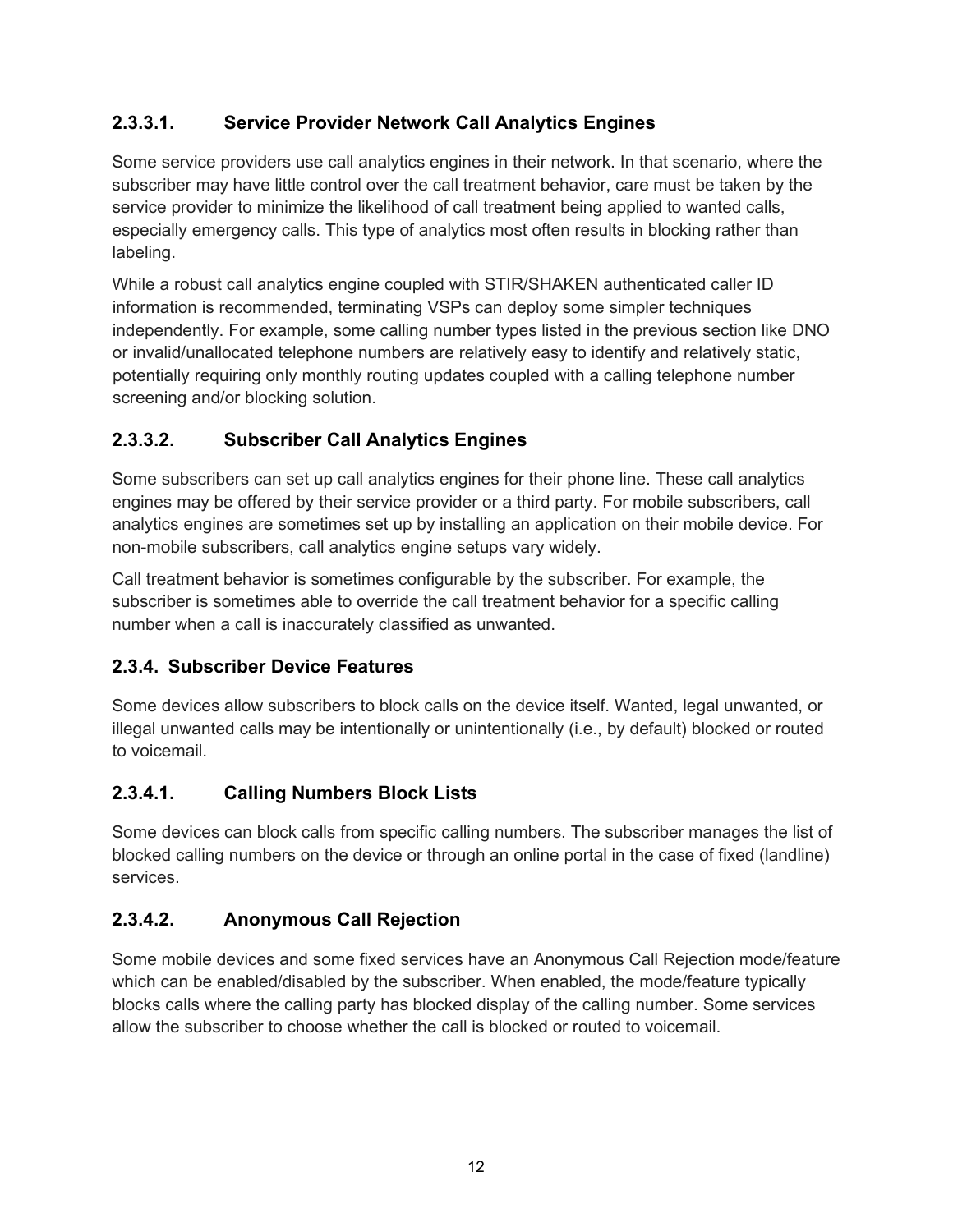#### **2.3.4.3. Do Not Disturb**

Some devices have a Do Not Disturb mode which can be enabled/disabled by the subscriber. When enabled, the device typically blocks calls from calling numbers not present on a subscriber defined allow list. The allow list is often the subscribers contact list or a subset of the contact list. Some devices allow the subscriber to choose whether the call is blocked or routed to voicemail. Some devices can be configured to allow calls from calling numbers not present on the subscribers allow list when Do Not Disturb mode is enabled if multiple calls are received from the same calling number in a short period of time.

#### <span id="page-12-0"></span>**2.3.5. Traceback**

Participation in and cooperation with the Industry Traceback Group (ITG) is important to bring accountability to the service provider ecosystem in the U.S. The Industry Traceback Group, currently led by USTelecom, conducts tracebacks on behalf of the industry through a Secure Traceback Portal. The ITG traceback process automatically generates and sends email notifications to upstream providers that fall within the call path of a suspected illegal robocall that is being traced back. When the ITG process identifies the originator of suspicious robocalls, or a point of entry routinely responsible for bringing illegal traffic into the U.S., the ITG asks the relevant provider the steps it is taking to mitigate the illegal traffic. Mitigation typically includes terminating the customer; it also can involve enhancing Know Your Customer measures going forward. The ITG also works closely with federal and state law enforcement and other stakeholders, providing information regarding the domestic and international providers identified most often in tracebacks.

### <span id="page-12-1"></span>3. Best Practices

The best practices recommended in this report for terminating VSPs were developed based upon industry expertise and experience, to assist in the overall objective of mitigating robocalling when implementing call authentication frameworks. These best practices:

- 1. Are considered voluntary and do not imply mandatory implementation, nor should they be mandated, to ensure Service Providers have the flexibility and speed to respond to evolving issues.
- 2. Were developed through rigorous deliberation and industry consensus by a broad set of stakeholders.
- 3. Have been proven through actual implementation and are more than just "good ideas".
- 4. Address classes of problems, rather than one-time issues.
- 5. Do not endorse specific commercial products or services.
- 6. Should not be assumed to apply in all situations or to all industry types.

Terminating service providers should evaluate and implement the best practices they deem appropriate. The recommendations in this report can help inform a specific organization's best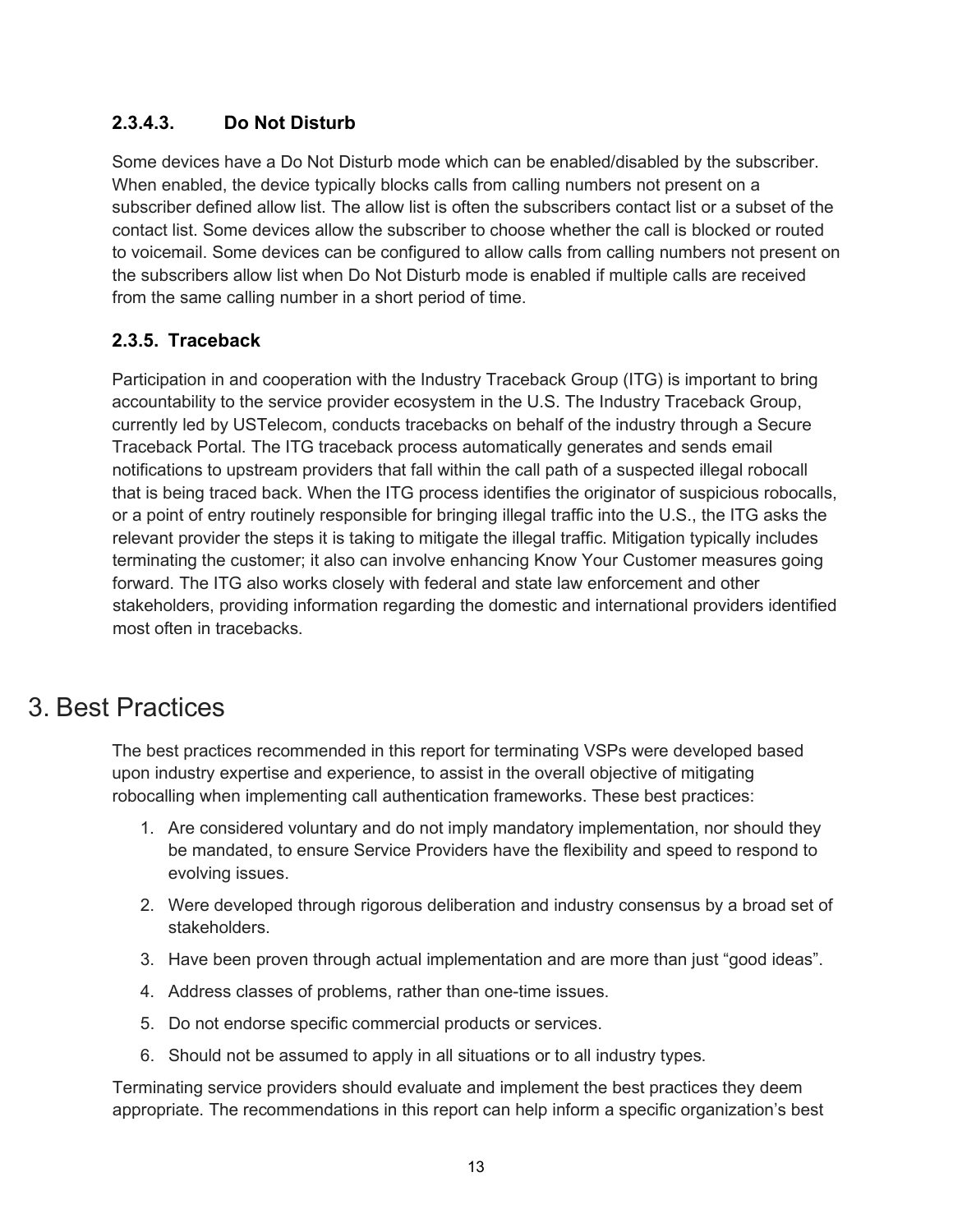practices. Additionally, organizations should institutionalize the review of these best practices as part of their operational processes and assess, on a periodic basis, how implementing selected best practices might assist in the overall mitigation of robocalls.

#### <span id="page-13-0"></span>**3.1.Best Practices for Terminating Service Providers to Protect Subscribers**

The following best practices are listed in two categories. Near-term best practices are those that can be implemented at present. Longer-term best practices are those where standards work is still in development or where the absence of ubiquitous deployment of SIP networks negatively impacts the efficacy of the best practice.

Near-Term Best Practices

- *1.* Display to the subscriber a STIR/SHAKEN verification indicator for calls with an attestation level of "A."[9](#page-13-1)
- 2. Employ or make available to the subscriber, complementary analytics to identify calls that are highly likely to be illegal or unwanted.
- 3. Display call labels to subscribers and/or employ diversion techniques that enable redirection of calls to alternate destinations such as voice mail.
- *4.* Offer to subscribers call treatment options such as block lists, anonymous call rejection, or do not disturb.[10](#page-13-2)
- 5. Block calls that are highly likely to be illegal before they reach subscriber premises equipment (e.g., calls from invalid codes, calls from unallocated or unassigned numbers, and calls on a do-not-originate list).

Longer-Term Potential Best Practices

- 1. Use analytics algorithms to identify patterns of information found in SHAKEN PASSporTs (e.g., attestation and origination identifier assignments) that may provide better accuracy for reputational scores. Note that "reputation scores" can apply at the individual user level (i.e., as determined by the calling party number and origination identifier), as well as at the service provider level (i.e., associated with all calls from a service provider using a given STI certificate).
- 2. For calls with a signed Resource Priority Header (RPH) PASSporT, use the RPH field for Call Validation Treatment when terminating calls to a PSAP, or terminating callbacks from PSAPs.

Because not all illegal calls are spoofed, SHAKEN information should be communicated with analytics or provided pursuant with information to educate customers on the meaning and any limitations of the verification display. Information provided to end users need not be

<span id="page-13-1"></span><sup>9</sup> Service providers should have flexibility to potentially display an indication of "A" attestation in a manner compatible with their technology and the devices typically used by end users of their services. For example, verification display on a smart phone may differ from display on caller ID devices used with fixed line services or caller ID to the TV. Irrespective of the verification symbol used, end users should be informed about any verification display associated with their service, including meaning the display conveys and what it does not convey (i.e., the intent of a caller). End users should also be informed that an "A" attestation applies to the calling telephone number and not necessarily to the name of the caller.

<span id="page-13-2"></span> $10$  Call treatment options may differ between wireline and wireless networks and from provider to provider. Differences may be based on technology capabilities or product decisions. For example, some wireless services have the capability to access address books to determine whether the caller is included in the called party's address book.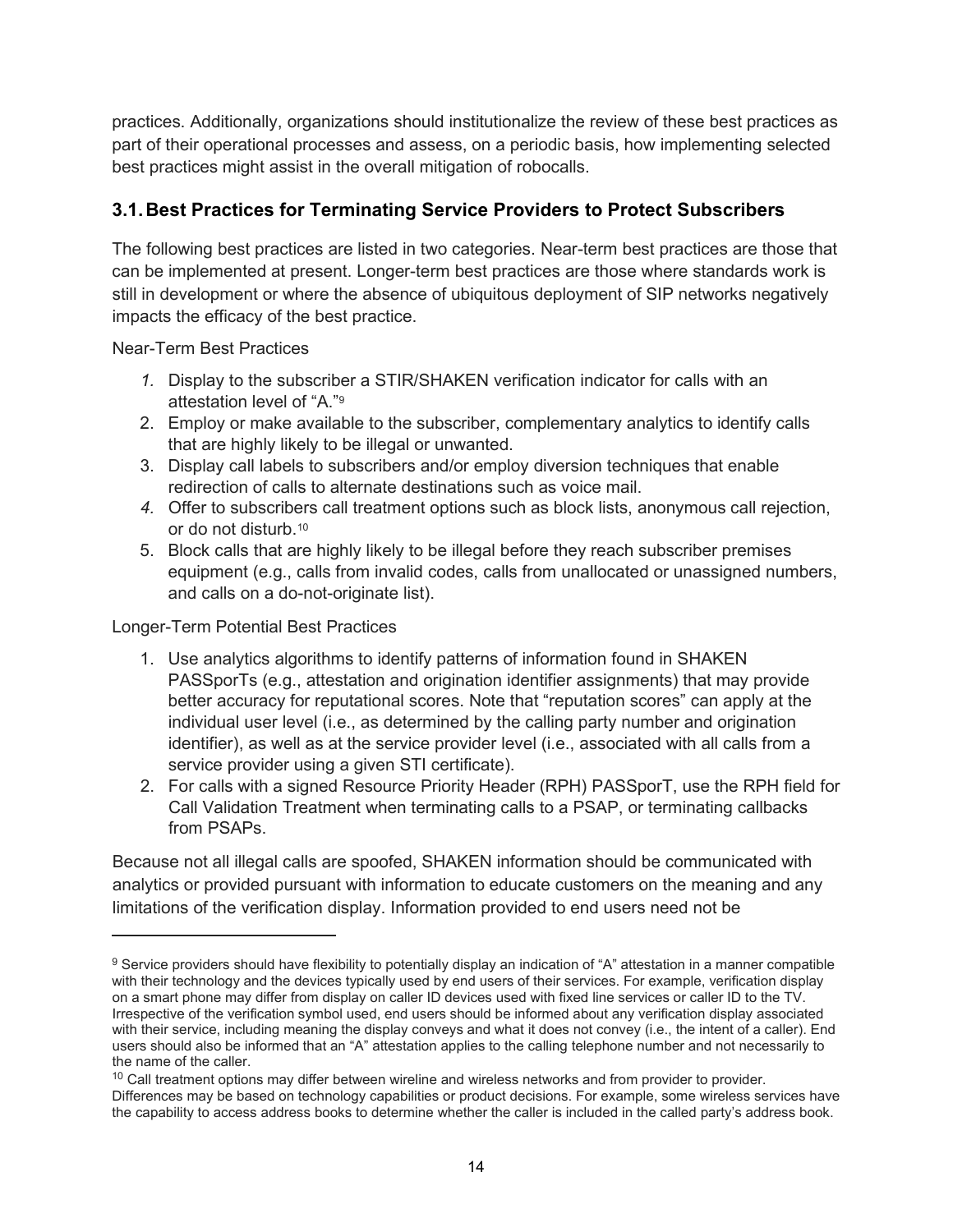standardized. Display options have evolved and will continue to change based upon new options and customer demand. As a result, standardization should not be required because it would likely stifle future innovation.

#### **3.2.Issue for Further Study**

There is recognition that enterprise customers may benefit from more information than a simple SHAKEN verification result (e.g., "verstat=TN-Validation-Passed", "verstat=TN-Validation-Failed", or "verstat=No-TN-Validation") parameter. Enterprises may want to perform their own analytics to verify the identity of the calling party and more directly combat fraud and abuse. However, the universe of enterprises and their technical capabilities is quite diverse and complex, thus complicating recommendations that go beyond currently sharing the SHAKEN verification result. Further study is needed but could not be accomplished within the time frame of this report.

Before developing terminating service provider best practices for calls destined to enterprises, additional study is needed in the following areas: whether to transmit entire SIP Identity headers or other information such as RCD; current technical capabilities of enterprises and service providers; potential security issues; and whether the existing process of negotiating commercial agreements between service providers and enterprises is sufficient. Therefore, it is recommended that the FCC consider referring this further study to the CATA WG.

# <span id="page-14-0"></span>4. Glossary

**Attestation** – In the context of SHAKEN, the attestation of a call is represented by an "attest" claim allowing the OSP that is populating an Identity header to clearly indicate the information it can vouch for regarding the origination of the call. [ATIS-1000074] This includes the known validity of the TN-based caller identity.

**Authentication** – A process based on the Authentication Service (STI-AS) function defined in [ATIS-1000074] which is the SIP application server that creates an identity header [RFC8224] using private keys to generate a PASSporT [RFC8225] including a digital signature that protects the integrity of the information, most importantly the TN-based caller identity, used in a call.

**Caller Identity (Caller ID)** - The originating phone number included in call signaling used to identify the caller for call screening purposes. In some cases, this may be the Calling Line Identification or Public User Identity. [ATIS-1000082]

**Certificate Validation** – An act or process by which a certificate user established that the assertions made by a certificate can be trusted. [ATIS-1000084.v002]

**Communication Resellers** – Non-facilities-based VSPs that are wholesale Customers of and resell the voice services of facilities-based VSPs, whereby the facilities-based VSPs are also the OSPs for the reseller's End-User subscribers.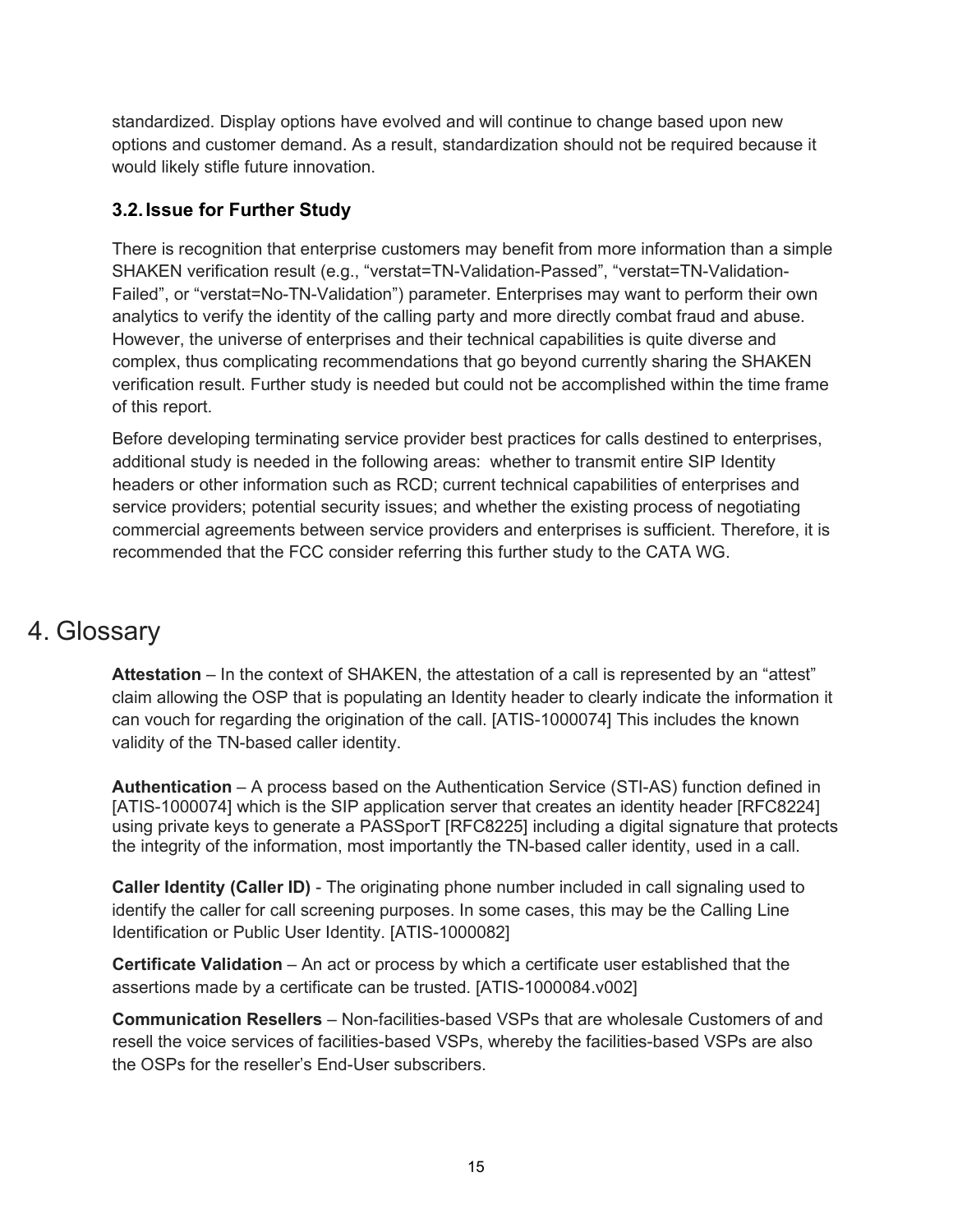**Customer** – Typically a service provider's subscriber, which may or not be the ultimate End-User of the telecommunications service.

**End-User** – The entity ultimately consuming the VoIP-based service and may include the End-User's device used for placing the call.

**Enterprise** – A business, non-governmental organization, or government entity that is a user of voice services. An enterprise may have direct relationships with any type of service provider, or service or TN reseller described in this document, and may have indirect relationships with any of these entities. An enterprise may initiate calls directly on its own behalf or may contract with other entities (e.g., call centers or hosted service providers) to initiate calls on its behalf. [ATIS-1000089]

**FCC** – Federal Communications Commission. The FCC may also be referred to in this document as "the Commission."

**Form 499-A** – An FCC multi-purpose form used for annual reporting revenues which are used as the basis for federal Fund assessments, funding of some administrative functions, sharing costs for some telephone service administration, and calculating regulatory fees; and one-time (with obligation to revise if information changes) designation of an agent for service of process, and fulfillment of obligations to register with the FCC by law.

**Identity** – Unless otherwise qualified, an identifier that unambiguously distinguishes an entity for authentication and other security and policy application purposes.

**Identity owner** – This is the user, subscribed to the controlling operator, who is currently assigned a specific E.164 phone number for call routing purposes. This E.164 number may be presented to a called party as the user's calling party identity. The identity owner can authorize other users or subscribers of controlling or non-controlling operators to also use the E.164 number as caller identity in phone calls made on the identity owner's behalf. [ATIS-1000072]

**Identity service provider** – An entity that verifies, maintains, manages, and may create and assign identity information of other entities. [ATIS-1000044]

**Individual** – An entity with a characteristic of being human.

**Intermediate Service Provider** – The term Intermediate Service Provider means any entity that carries or processes traffic that traverses or will traverse the PSTN at any point insofar as that entity neither originates nor terminates that traffic. 47 C.F.R. §64.1600(i)

**IPES** – Internet Protocol Enabled Service is telephone service a VoIP provider can establish with telephone number access that uses a partner company (IXC or CLEC) at a minimum to manage traffic from other TDM providers.

**IPsec** – a secure network-to-network protocol suite for encrypting IP packets creating a network tunnel. IPsec is a layer 3 network security scheme independent of application versus sessionbased application layer encryption like TLS used in SIP or DTLS used for Secure RTP (Real-Time Protocol)

**Large Enterprise** – See 'Enterprise'.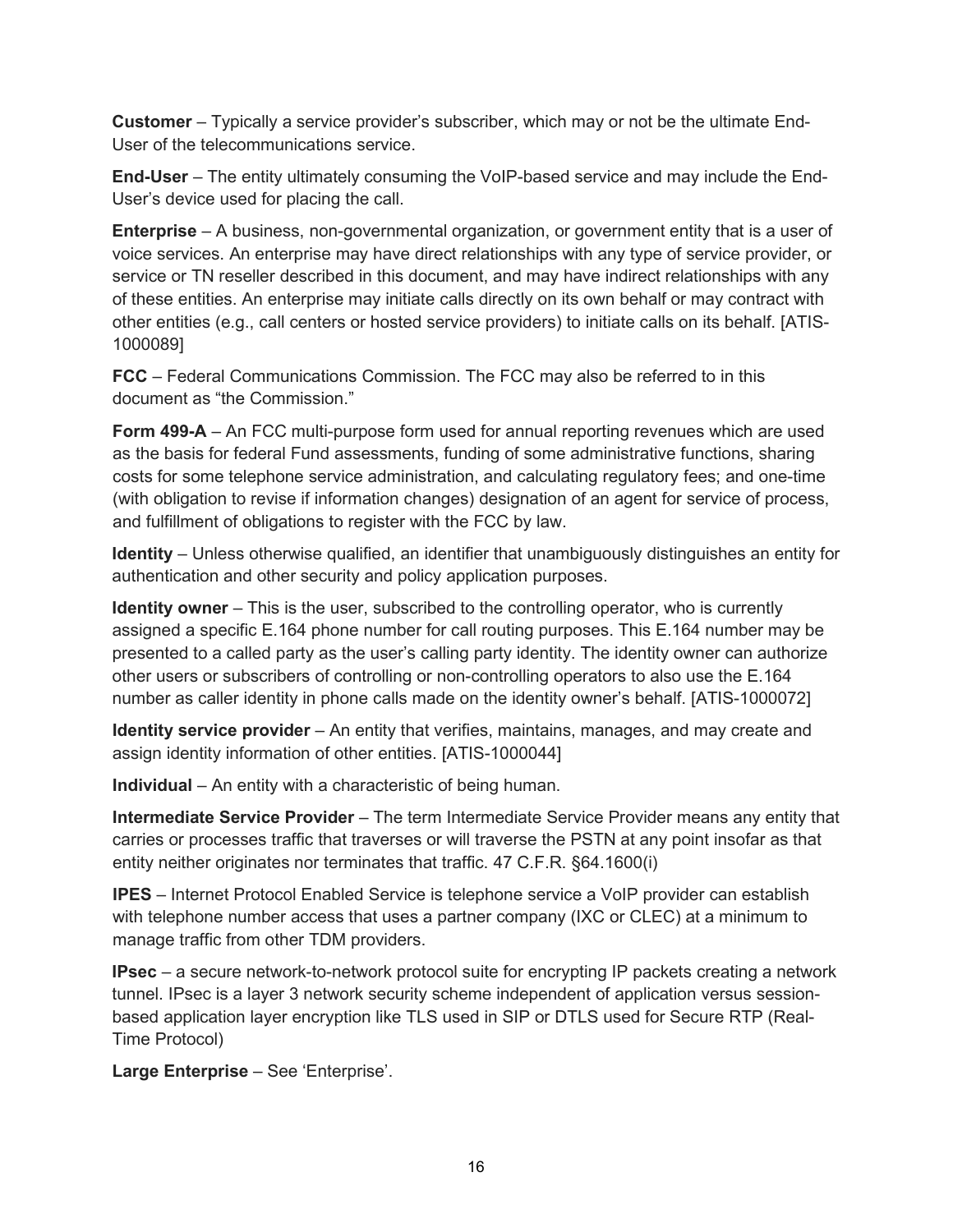**Neighbor Spoofing** – With neighbor spoofing, no matter where the call originates, the information on the receiver's phone matches or closely matches the local area code and several digits (NPA-NXX) of the called party's phone number – which makes the consumer more likely to trust the call and answer.

**Originating Service Provider (OSP)** – The service provider that handles the outgoing calls from a customer at the point at which they are entering the public network. The OSP performs the STIR/SHAKEN Authentication function. The OSP may also serve in the role as TNSP, Resp Org, TN reseller and other roles. [ATIS-1000089]

**Resp Org** – A Responsible Organization is an entity authorized by the FCC to assign tollfree numbers to Customers. A Resp Org may also be a service provider, a TN Reseller as well as act in other roles. [ATIS-1000089]

**SIP –** Session Initiation Protocol is the foundational signaling protocol for creating, modifying, and terminating voice calls on internet protocol (IP) networks. [RFC3261]

**Small Business** – A business entity of less size or scale than a large enterprise, which may have direct and/or indirect subscriber relationships with one or more VSPs.

**Snowshoe Spamming** – Snowshoe spamming is a variation of neighbor spoofing that occurs when the information on the receiver's phone matches or closely matches the local area code and several digits (NPA-NXX) similar to the called party's phone number. Snowshoe spamming is a strategy where calls are propagated over several telephone numbers in low volume to avoid detection. The strategy is akin to how snowshoes spread the weight over a wide area to avoid sinking into the snow. Likewise, snowshoe spamming delivers its volume over a wide swath of telephone numbers to remain undetected.

**Subscriber's Identity** – This is the name, title, and authority of the subscriber agreement signatory.

**TDM –** "Time Division Multiplex" is an inter-switch transmission protocol that relies upon channelized data transmission synchronized between two endpoints. As used in this document the reference to "TDM" may also refer to other "Non-IP" data transmission protocols.

**Telephone Identity** – An identifier associated with the originator or a telephone call. In the context of the SHAKEN framework, this is a SIP identity (e.g., a SIP URI or a TEL URI) from which a telephone number can be derived. [ATIS-1000080]

**Telephone Number Caller Identity** – represents the telephone number used in a telephone call that is uniquely associated with a subscriber.

**Telephone Number Service Provider (TNSP)** – SP that has been formally assigned TNs by the national numbering authority (e.g., NANPA). A TNSP may assign a subset of its TNs to a business entity (i.e., TN Assignee), to be used as Caller Identification (ID) for calls originated by the business entity. TNSPs can also serve in the role as OSP or TSP. [ATIS-1000089]

**Terminating Service Provider (TSP)** – The VSP of the called party. The TSP performs the STIR/SHAKEN Verification function.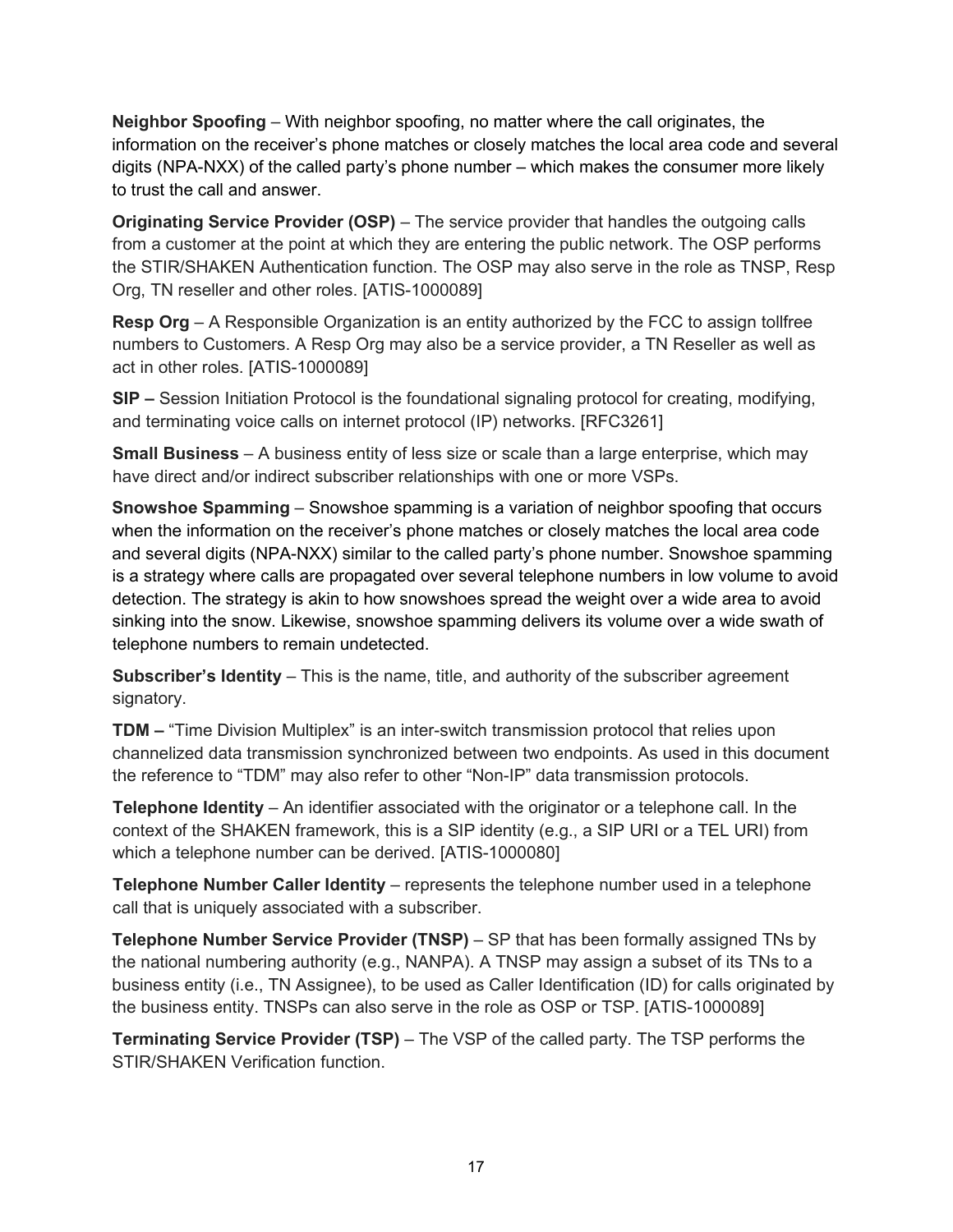**Third-Party Vetting Service** – A service provided to a VSP by a third party for the purpose of vetting potential and current subscribers.

**Third-Party TN Validation Service** – A service provided to a VSP by a third party for the purpose of confirming the right-to-use of TNs for potential and current subscribers.

**TN-based Caller Identity** – The originating phone number included in call signaling used to identify the caller for call screening purposes. In some cases, this may be the Calling Line Identification or Public User Identity. In other cases, this may be a TN-based caller identity that is not associated directly with the calling line or account of the subscriber. [ATIS-1000088]

**TN Reseller** – The party who holds the right-to-use a TN and offers for resale the right-to-use that TN.

**TN Right-to-Use/Authorization** – When a party is appropriately assigned a TN, this is the rightto-use that TN; the assignment confers the right to the use of the numbering resource.

**TN Validation** – A process by which an indirect End-User's authorization to use a telephone number or set of telephone numbers is established and the process of providing that information to the VSP originating the call onto the telephone network through the use of existing and upcoming standardized secure mechanisms. TN Validation can be performed at the time the right-to-use of telephone numbers is established or throughout the life of the contract.

**UUID** – Universally Unique IDentifier. Also known as Globally Unique IDentifier (GUID). A UUID is 128 bits long and can guarantee uniqueness across space and time. A standard which defines the format and procedures for generating a UUID is IETF RFC 4122, "A Universally Unique IDentifier (UUID) URN Namespace."

**Value-Added Service Provider (VASP)** – Generally, a third-party provider supporting valueadded services, for example including applications beyond the core voice calling services offered by a traditional VSP. In this document, it is used as a general term for VoIP and VoIP application providers that offer voice services without having direct interconnection with other VSPs utilizing wholesale providers for call origination and termination.

**Verification** – A process based on the Verification Service (STI-VS) function defined in [ATIS-1000074] which is the SIP application server that checks the validity of an identity header [RFC8224] using SHAKEN certificates to verify the digital signature contained in a PASSporT [RFC8225] and then the integrity of the information, most importantly the TN-based caller identity, used in a call.

**verstat** – Verification Status is a tel-URI parameter that communicates the result of the Verification from the Verification Service (STI-VS). Expected values are: "TN-Validation-Passed": The number passed the validation; "TN-Validation-Failed": The number failed the validation; or "No-TN-Validation": No number validation was performed. [3GPP TS 24.229]

**Vetting** – A process by which a customer's identity and operational legitimacy is confirmed by their service provider. Confirmation can be performed at the time service is established (initial confirmation of identity) or throughout the life of the service subscription or contract (ongoing confirmation such as evaluation of roboscores or traffic patterns indicative of abusive